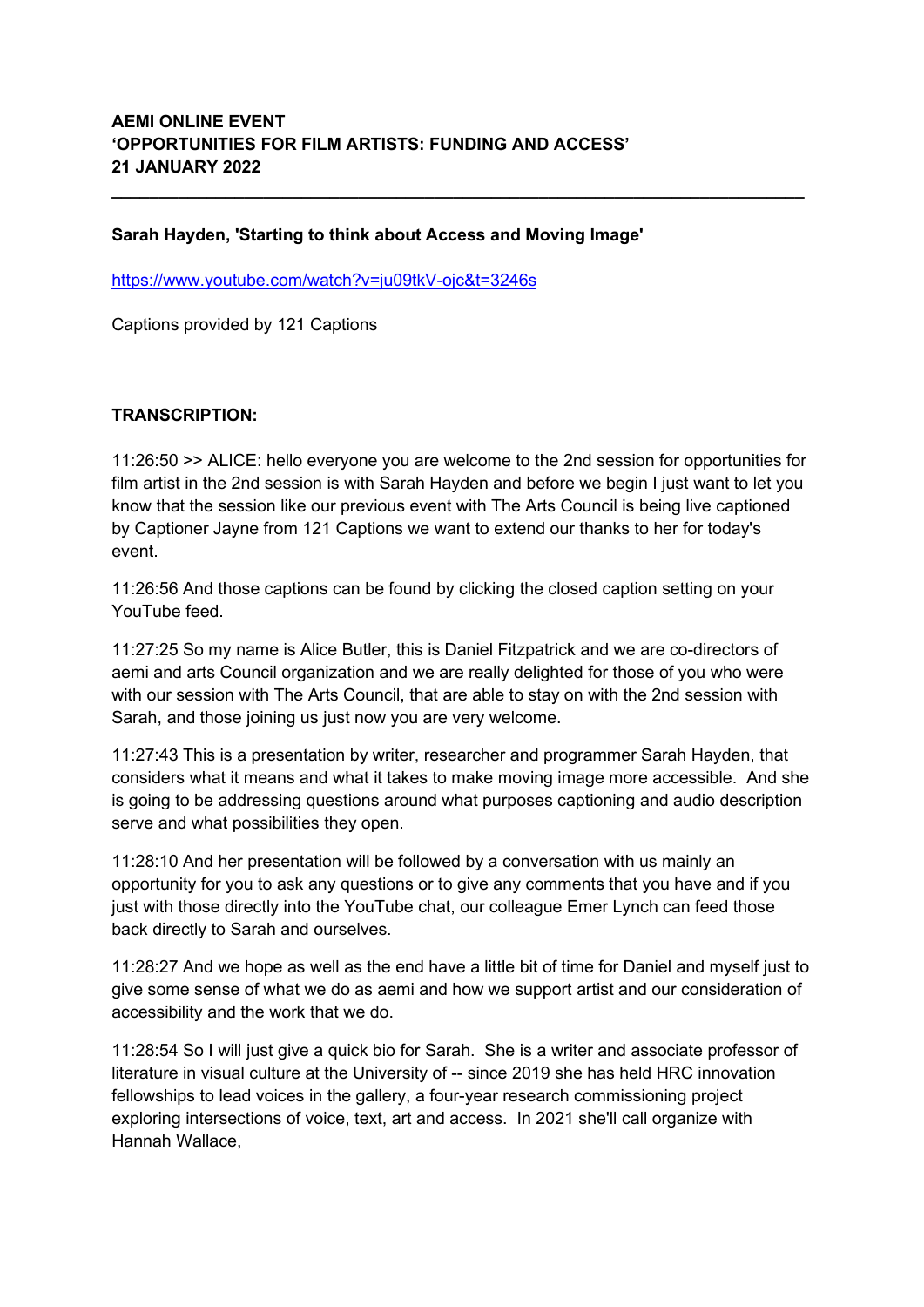11:29:45 the caption conscious program at contemporary. In 2022 she will work on an audio discussion project with Luxe, with a new cure should work and collating with Hannah Wallace a new British artwork art of captioning research group. Sarah is the author of the monograph, curious disciplines Menaloiu and recent publications include essays on Emma, Thomas, Nancy and Jenny Brady for Lux, and currently writing a book on the art of University of Minnesota press.

11:30:00 And we have asked Sarah for conversations about inspiration and leading this conversation today. Thank you so much again for this presentation.

11:30:19 >> SARAH: Thank you Alice, hello I'm Sarah and thank you everyone for coming along and huge thanks to Alice, Daniel and Emer for talking as part of this event today. Dealing with aemi is just a joy, to get up, take it up they do stuff nice.

11:30:41 A verbalized equivalent of what others can see on screen right now I am a white woman and scratch glasses and with the maximum -- pair of big shoulders which some might glimpse the edge of the frame are trailing bits with some very ailing plans. So describe the images that I show as I go along.

11:30:57 You notice the live captions provided today by Captioner Jayne from 121 captions and thank you to Captioner Jayne. You can turn on the captions on YouTube. It set that up as intro, notes towards making starts.

11:31:08 In speaking today I will hopefully presume very little about what any of you might already and for a long time might be thinking or working on in terms of access making within your moving an image practice.

11:31:45 Hopefully for that it will not be too boring. I will do is talk into parts. I will 1st take you through 3 concepts, 3, additions I think are useful for access in this context. I will talk about captioning and audio description via the work Jenny Brady, Liza Sylvestre, Annie Crabtree and to make this accessible is just a period I think in the chat now, Emer Wilke dropping out in case that helps anyone keep a hold of the talk as unfolds.

11:32:06 So starting out what access means in the context of image, is what I have been chasing around recently from a number of different angles. Is really Porton before I talked to acknowledge this area in which I'm still making a start myself, I'm still learning, still very much making mistakes and very much open to correction and the openness

11:32:43 to responding to feedback is essential to thinking about access in the 1st place. Need to be flexible. Some open to an email picking up where you think this could have been made more accessible, what you think at this date. What you admit, I will talk about this I have not always had access in mind and thinking about art, thinking about moving image. I came to this work be an interest in the role of voice and voiceover in video. And that slid into an interest in me interplay between solar r

11:33:08 And they went from a happy excellent natural sidestep. And via their work, I will easily realize that so much of the moving image work that so excited me that I spent all of my time in worth circulate in a context that presumes it's audience to be necessarily composed only a fully cited and fully hearing people.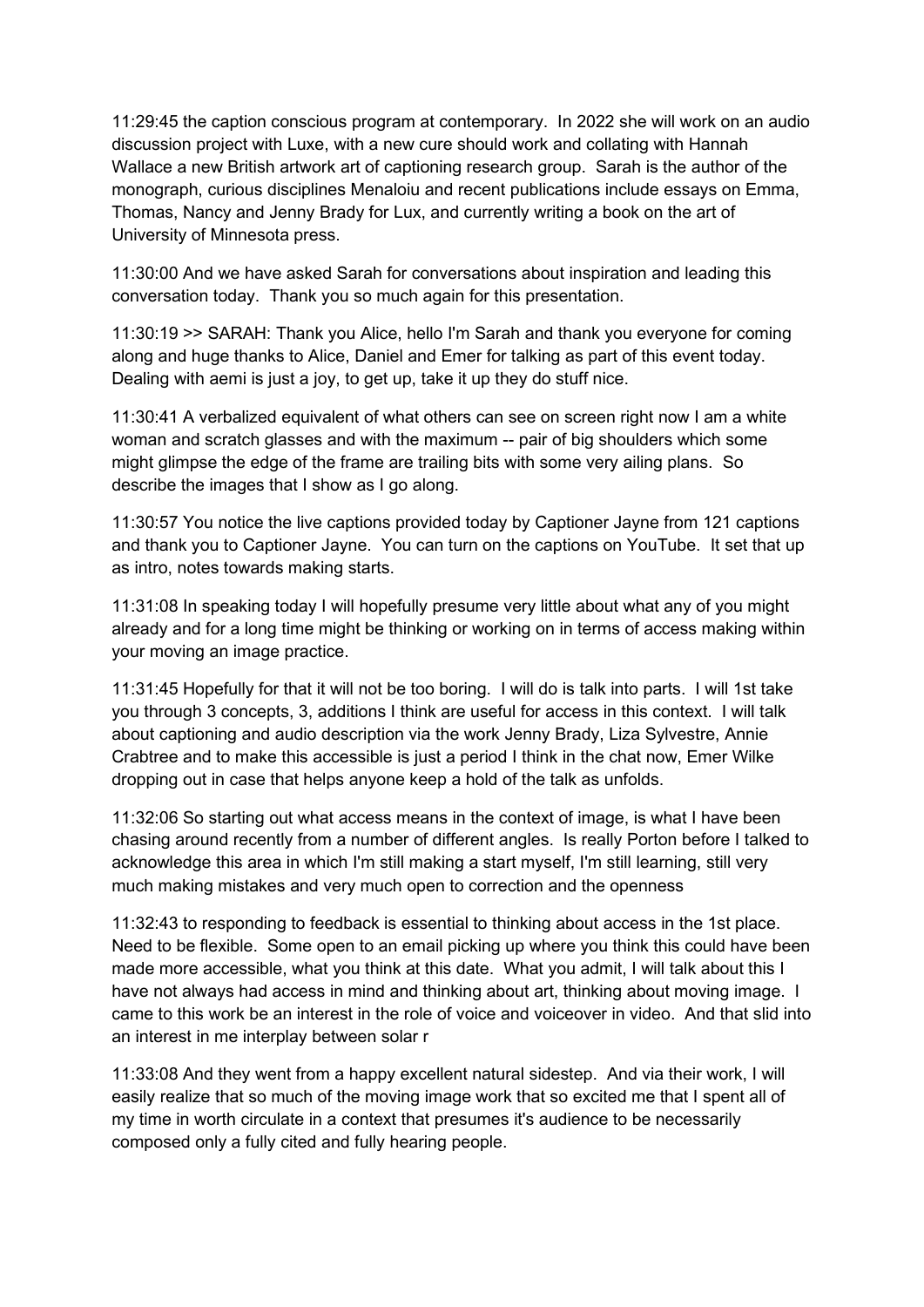11:33:26 In my case, this late, slow and uncomfortable epiphany, and essential one, came when I included a video for Liza Sylvestre caption series initial cold many voices all of them loved at Johansson the gallery.

11:33:33 And Liza Sylvestre's caption series educated it's receivers and the purpose and function of captions.

11:34:05 It does so in part by demonstrating the effects of their frequent absence. And it does so by appropriating the appearance and the rhythm of an open caption track overlaid on film or video. In this case you will see here on the slide, what looks like regular captions on the screen are inside something like a drip down layer called assay that is also a manifesto I think for caption consciousness.

11:34:35 So what we have here on the screen is a shot from so Lester's Third Space, it is a panel installation on the left, a caption like text over 2001 space Odyssey and the text reads everything moves at that same slow pace. On the right side it says the space is the place, the text is I hear his words levelling out musically. That is just from consideration in the moments of cinema,

11:34:51 the verbal centricity of film viewers and receivers, hierarchies of significance, the status of a sensory operation on screen, the curious of writing one set in motion. When is on the run instead of being held steady.

11:35:07 And also prompt engagement with episodes in the history of captioning and TV, concept of deaf game, and calculator implants is mutually thought everyday technologies with interpretation.

11:35:33 An image I'm showing here is a detail from Third Space. Another image which is a 2001 over with a gray seated after not pulling what might be a clipboard lit up in the center, and his partner after not interacting in the foreground. The text on image here reads always, there is a sound that feels like music. But is probably just the low hum of the machinery.

11:35:42 So back in 2019 I watched and watched and watched this work. And I thought and wrote about it and selected it. And I watched it some more.

11:36:07 And obviously in planning exhibition that takes time, but it was only really once we saw the show in 2020 that I properly realized what it meant, that the artist itself and any deaf or hard of hearing visitors to the gallery would have come to see this piece and then find themselves barred from accessing all of the surrounding work that was hung or installed and projected around it.

11:36:18 Because none of the other moving image work was caption. And since then I have been trying incompletely, but increasingly considerably not to repeat that.

11:36:21 I will turn off the screen share for a moment.

11:37:00 Okay. So I offer this back story not by a way of a confession, but to say firstly that however belatedly you get there is always worthwhile to start thinking about access. Even if as in my case you have been oblivious before. And secondly while I'm here today to preface some suggestions the expert on access, film and video of the Users, Audio Description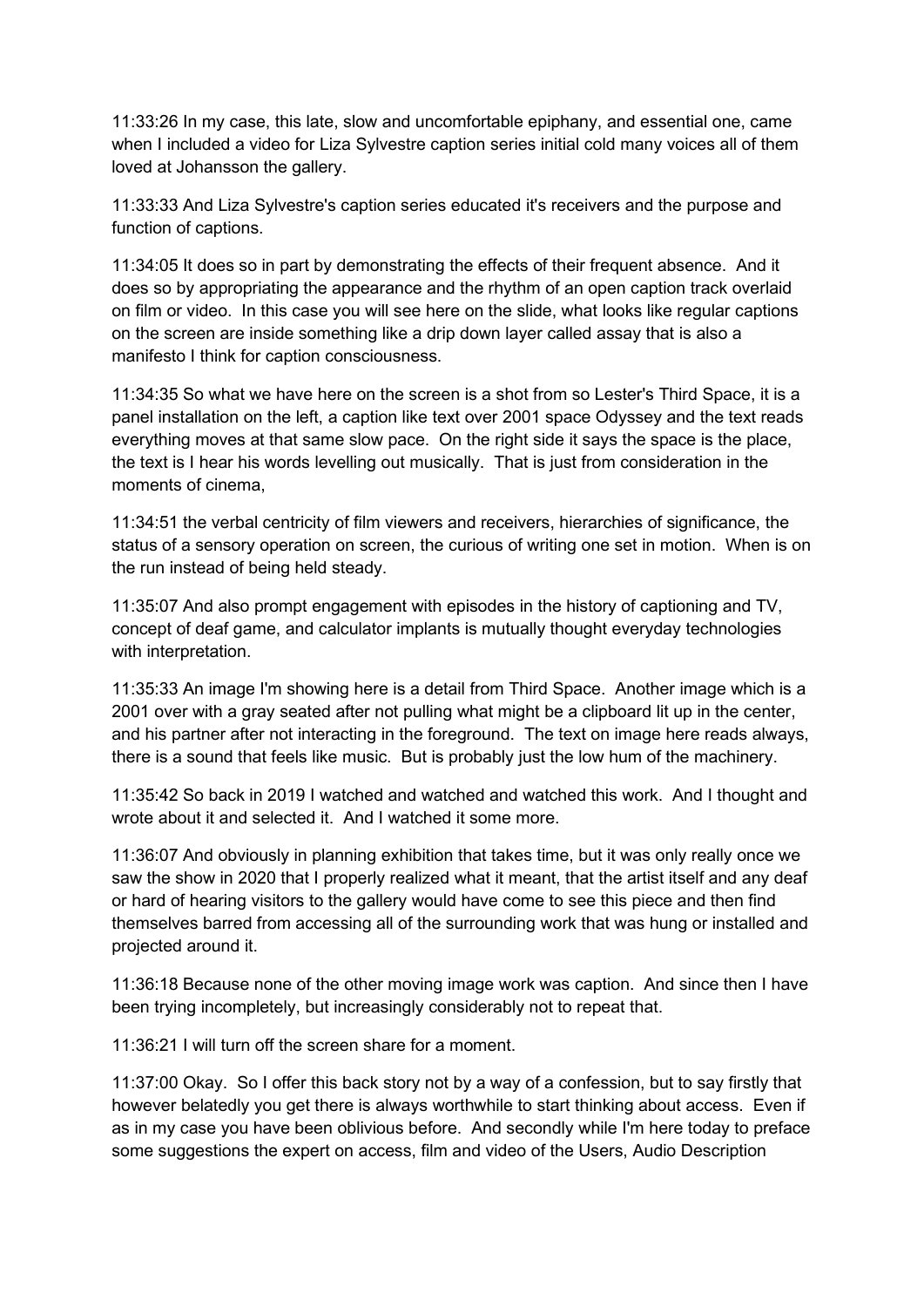Users, and the Caption Users, Those Who Have the Real Lived Experience of Engaging with Media and Artworks That Are More and Less Successful

11:37:25 at making themselves accessible. Is collective text, a disability justice driven working progress that supports audience art and film, and interpretation prove the present best place to advise and how you so closely caption or audio describe your film is an artist relies themselves on captioning and audio disruption into access film. So a cooperatively

11:37:33 organized group of them working in concert of access workers to interpret moving image from the point of conception.

11:37:39 And I will include a link to collective text in the resource list at the end.

11:38:18 And thing about access work it's important here and everywhere I really want to make this very clear at the start. The any conversation about accessibility does not become this are cumulated as disability justice as a movement an organization. Organizations like all others need to be employing disabled people throughout and recognized that as Snyder put it. They are not just. Tries to bite socially imposed assertions but collective consciousness. A last know before I really get started on

11:38:43 starting. Becoming conscious of all the ways that we have been formed by an ablest culture to expect a homogenous public to engage and only homogenous about to engage with moving image. I have been trying to avoid in writing and talking and referring to those who encounter moving image as we tend to do as a viewer or who must obviously see or an audience who must hear.

11:39:14 So here and elsewhere I will refer to the extended category of variously receiving and processing people who might encounter film or video. As the receiver. I do so because it seems to work and by way of not, the catalytic effect on all I have been doing since engaging with receiving Jenny Brady's film of that name. And for that thanks always to Jenny and Bennett locks.

11:39:37 And my recommendations for improving accessing image. I will draw on ideas for lots of sources here and I will provide a list of all these references I'm citing at the end with a publication details for your own further pondering if you want to go and do the homework after. And to save you from scrambling notes as you go along. So no need to catch everything as you go.

11:40:11 My 1st recommendation is to recognize and resist the acceptance of general lack of access. What I'm suggesting is you try to start to recognize everywhere around you, the pervasiveness of what refer to do as it assumption of general lack of access. And writes incredibly precisely in this. Using the presence of the blue chair access sign, wherever it appears without the in excess ability, the inaccessibility of everywhere else that is around.

11:40:21 It points out in doing that, our general acceptance, our general tolerance of inaccessible environments. And environment bills with one kind of body and one modality of moving in mind.

11:40:47 Exceptions to an excessively are so rare, so unusual that they have to be highlighted and signposted. What did this mean in a moving image context? The equivalent might be the single screening in a weeklong festival advertise very prominently as being the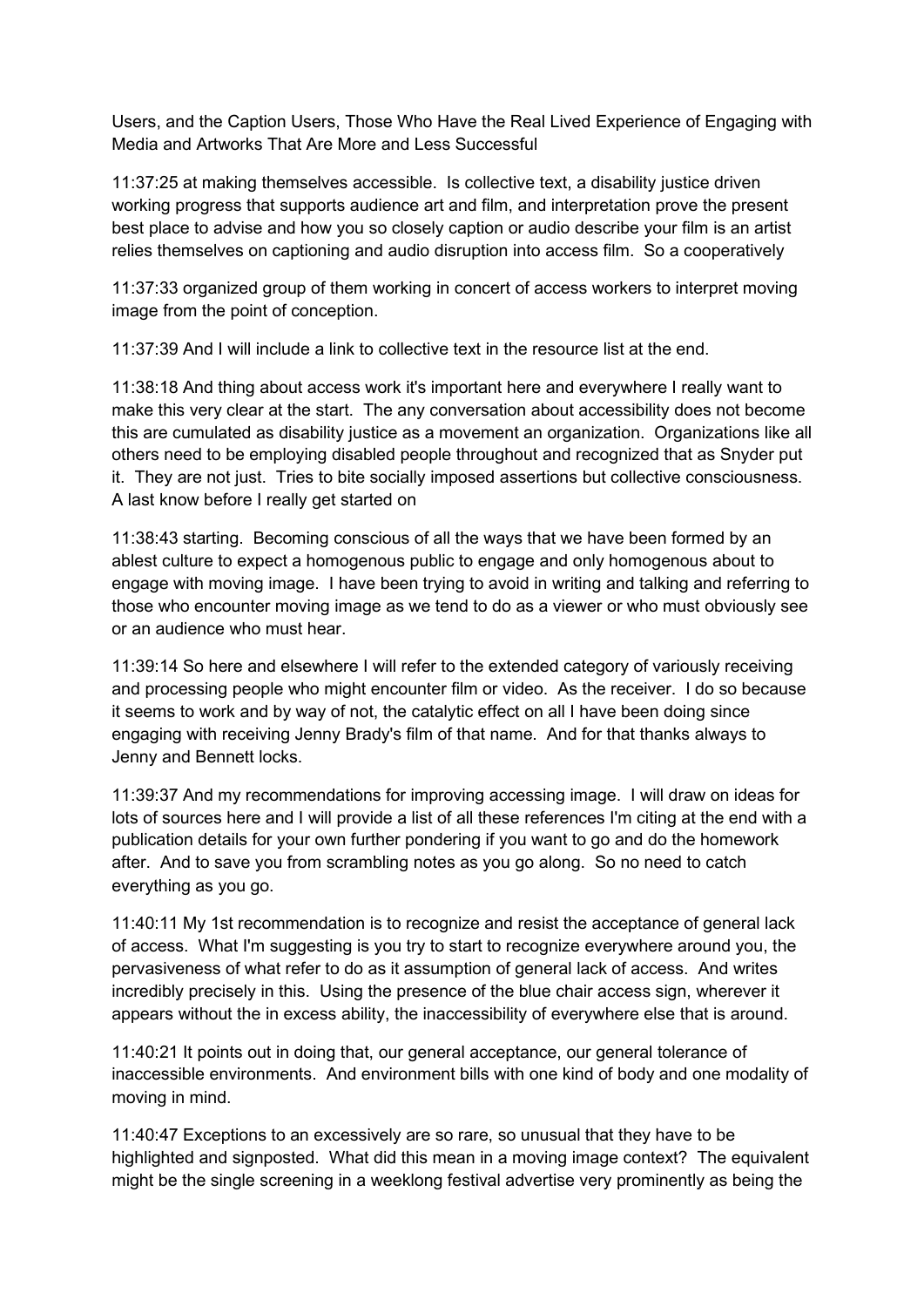open captioning or the soul morning during an image exhibition run of maybe 3 months when audio description might be made available.

11:41:05 And then for that one selected, usually selected because it is relevant film. The event page that brought you here today and to YouTube, advise you that this talk will be lives captions and in part because clear advanced and accurate information that access provision is vital. Is the only way to do access.

11:41:23 And also because we will be trying to resume the anything not as such is automatically naturally just kind of inevitably inaccessible. And it will be that for deaf people and anyone else who needs to access it differently. As though our scenes just grow that way, as though it is just natural.

11:41:37 The never-ending pandemic has punted many organizations to develop new ways of making their doings access will to more people in more ways, to engage the a different modalities or access rates. Certain other organizations have put on a show of care

11:41:54 and congratulatory dance from moments me last year, something they tried once. And have gone back to doing things as they did before. And I think many of them will stay that way. That is a conversation for another day I would direct you to look at Sandra Alland on this topic.

11:42:24 So here is my suggestion, next time you notice a sign in the cultural sphere that says hey look access right here. Just here. The inclusion of an Alt-text image discretion and tweet of a film still saying by a body that to date sent out all the images to screen readers. Step back and survey as well as noticing it and being out of it and thinking it was a good move. Also step back and sort of

11:42:56 survey the general acceptance of an accessibility as normal and natural most of the time. -- Identifies the idea for de-marginalizing and how strange is that deaf and blind publics are routinely shunted to the margins of the program. And filling out the edges of the massively ablest and artist cultures in which we have been formed and making and doing exit possible and really necessary start to think about access happening in a different and better way.

11:43:03 Okay here is my 2nd recommendation, expander concept of what constitutes access.

11:43:13 Before you start to think about what it means, what you need to make a new work, presuming that to do later or sometime what is needed to make that work accessible.

11:43:52 I would recommend that you try to dismantle the fullest division between those phases, those task and planning and budgeting and making and try to collapse the partition wall separating what is necessary for the film from what is extra for access. Because this division, to quote tikoshky again -- disability is excludable. The screenings, production budgets are being agreed, access gets shunted again into a separate often deferrable, often highly contingent space of well if it is possible then

11:44:14 And presenting the one area screenings, depending upon there being a bulb in the projector. That is automatic. So that is cited people in the cinema can engage with the film. And there will be chairs, there will be chairs. As more than 15 minutes of a showing is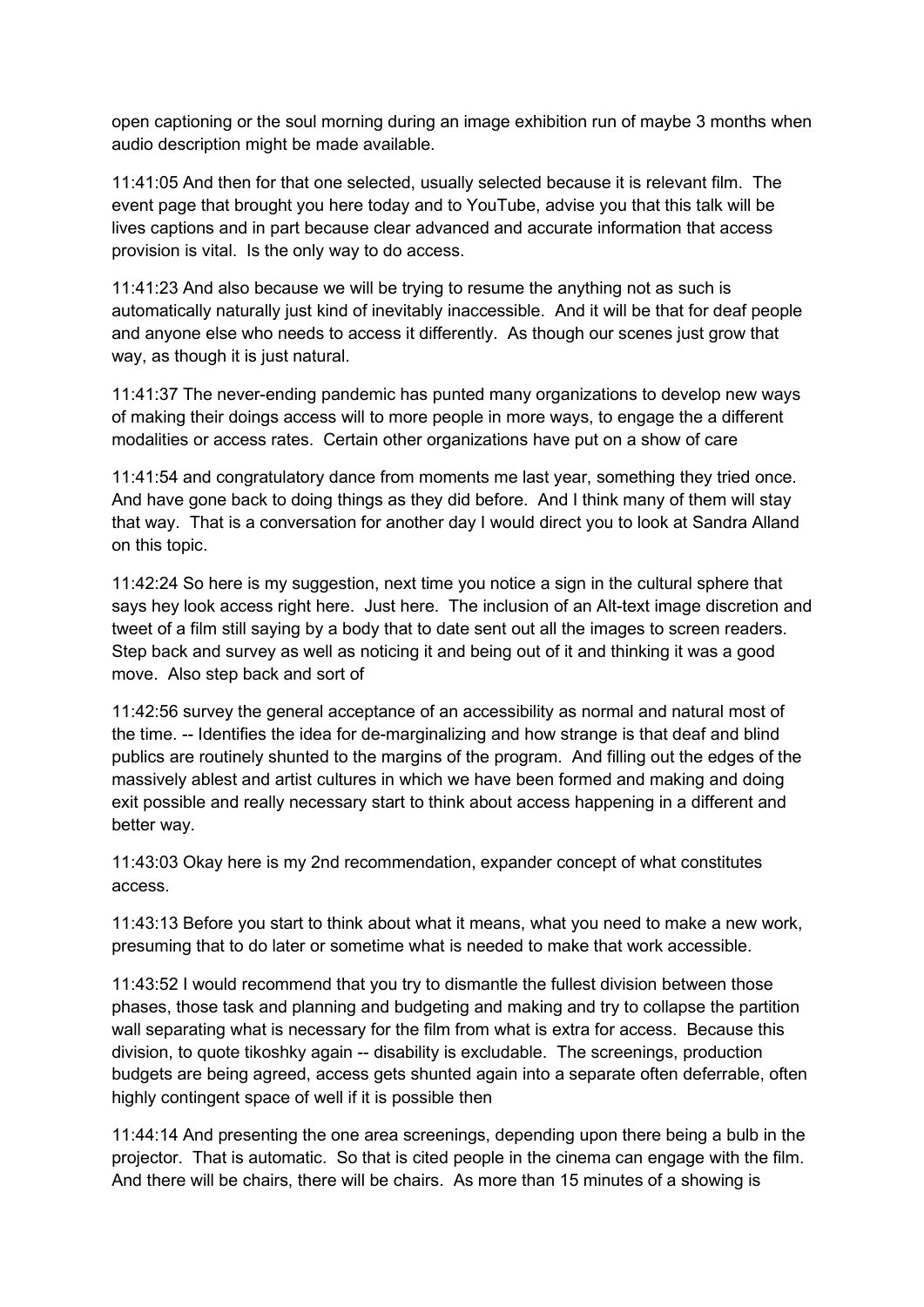deemed longer than anyone can be expected to watch while standing. Without resting their weary bones.

11:44:51 These apparent givens our thoughts normal what is needed are based on shared, unspoken expectations of the capacities of what comes in calls a normate body. Within this context that is a buddy the king comfortably watch and image production from an distant of XP of X scale, and it extends the capacity of my hearing because that is coded as normal. Access is already everywhere and just focused on one kind of body, one modality of experience.

11:45:04 And what can anybody do? The artist and design researcher Sarah hand-drawn interrogates the related dissension between technology that gets coded as just technology and the sort tickets framed as assistive.

11:45:11 I find it startling when I came upon it and realize that I had very much been thinking of these as 2 separate things.

11:45:27 But as observed, the particular munication technologies as assistive and others as not as inherently political choice. Has major implications for what is determined to be a valid cost and necessary concern and what is a deferrable discretionary budget line.

11:45:58 In the feminist-- Allison writes about how nondisabled accesses made individual while the access is made indivisible. I think that is a brilliant assessment. As she observes and protest about the insulation ramp on a appellation hiking trail, steps themselves and accommodation, just one made for a different kind of body. And I think we can take that kind of thinking and move that from the context of an kind of outdoor realm of physical mobility

11:46:12 right into this moving image contacts. So my 2nd wreck of a nation here is that you try to become conscious of nondisabled access as abundantly application all the way around it.

11:46:31 And I want to recognize its effects of social and political. I really conscious today and pleasingly so that our context is an event that is also by public funding and so much of the work we are talking about making is intended ultimately helped to occupy public space at some point. Often publicly funded space.

11:46:50 I'm also conscious, less happily, of being employed within a country where the governments per capita spent on culture has been drastically reduced the past couple of years. And impact of so many years of state policy, cruelty are very sharply appallingly upheld everywhere around.

11:47:17 Being in both of these places at once. It seems all the more pressing and urgent to me that even though there is a funding for the arts it doesn't get directed to the work, but doesn't consider denying access to the fully disabled to otherwise marginalized citizen the funding state. Otherwise socially so when art that is being made is often intend in itself and it's content on intervening politically.

11:47:25 On being political or revolting against the harsh and unjust world that pushes people to the margins.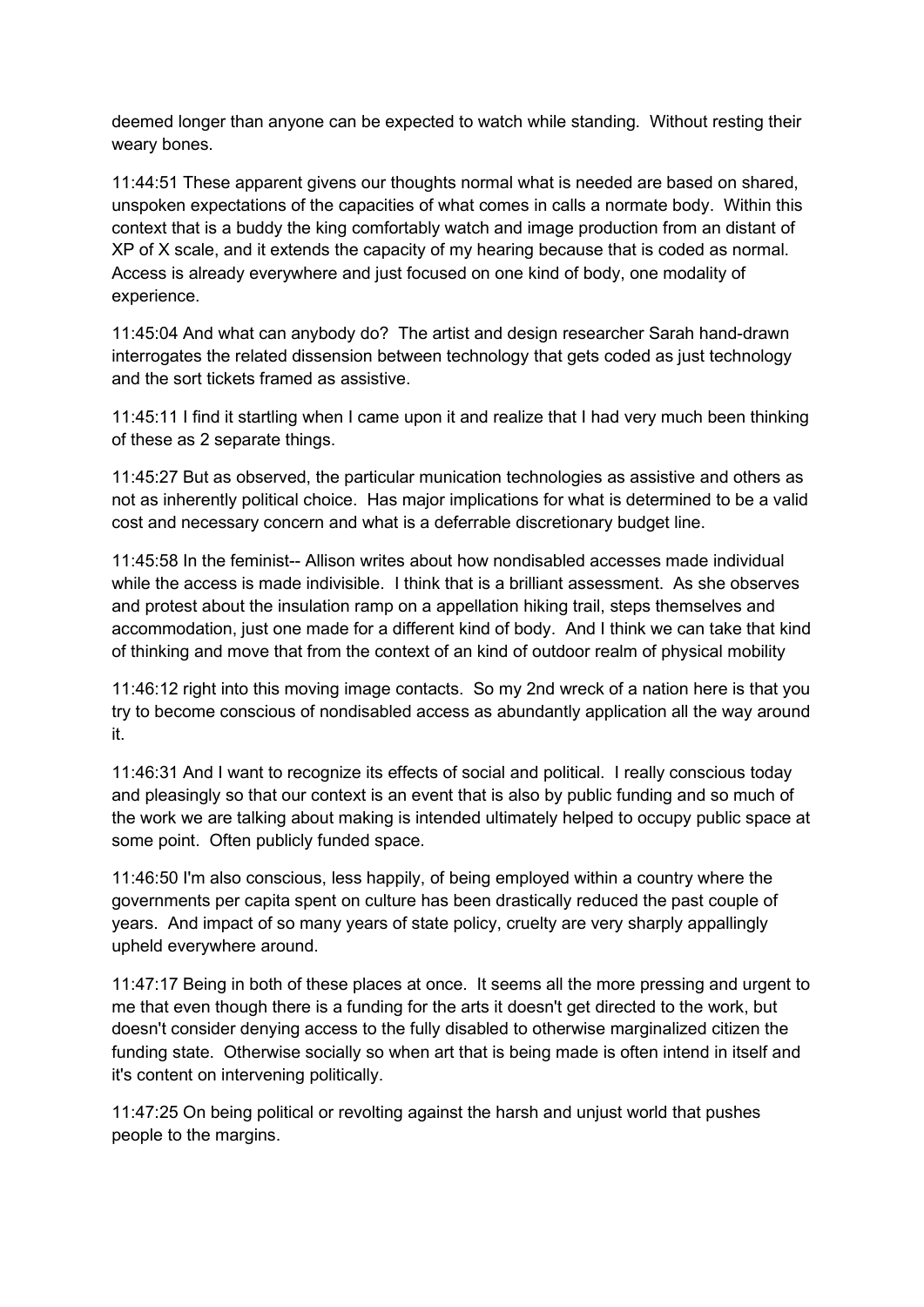11:47:59 Whatsoever anyone might want to make it seems reasonable to me that any despair does should be carried through and how that work is conceived as produced and present it. And media recurring relations among people, practices, institutions and machines and for fitosky, the access forms and ongoing forms of recognition between communication accomplished between people.

11:48:30 Access to culture is not reducible to a consumer right or does it happen by magic or by machines alone. The work that I have just brought up on the screen share here was commissioned as part of the 2020 deaf artist film conditions at Lux, this articulates what I'm talking about here, the originality of access work by pulling what it names the invisible labor of access work into new suddenly wonder inciting a person ability.

11:48:48 Putting the excess of cart captioning on screen and talking through his practice commonly as a constantly in flux unfixed interaction between the captioner and the caption user for whom the access worker creates a specific personal dictionary of steno briefs.

11:49:12 On screen here I'm hoping, we have a still showing on the right of the screen, Louise, Shannon and the captioner Jennifer. And the main screen of the view of the captioner's view of steno brief and the behind the scenes, we can see Captioner Jayne's equivalent here today. But has been brought kind of surfaced to the front of the film in this work.

11:49:20 What is visible on screen is a slightly busying array of instructions with pop-up windows and yellow captions and blue that reads words are never

11:49:46 words I never, once I've used because I didn't receive this dictionary from someone else. It substantiates on screen in real time how access is made between people. How access works in the film's own words is shaped by relationships. And not as various exploitative tech firms catalyzing on pandemic as would have us believe

11:49:54 -- by AIs.

11:50:00 I will stop sharing, 1 second.

11:50:28 Access is what determines how much people can purchase bait and cultural, social and economical experience as with assessor excellence denial of access depletes civic participation. With the making of film and are particularly bodily capacities is to diminish the already potentially notably compromised participation of the same disabled people that are already in so many material ways

11:50:38 disadvantaged and forcibly so by ablest systems. In a political and civic space that determines the conditions of all of our everyday lives.

11:50:55 So my 3rd recommendation then, is to think of access and social terms on both of these ends, open terms of how it is made, how it happens, where it happens and what it's implications are, what the implications of his absence can be.

11:51:02 And they go far, far beyond the realm of art and not anyway diminishing that realm by saying that.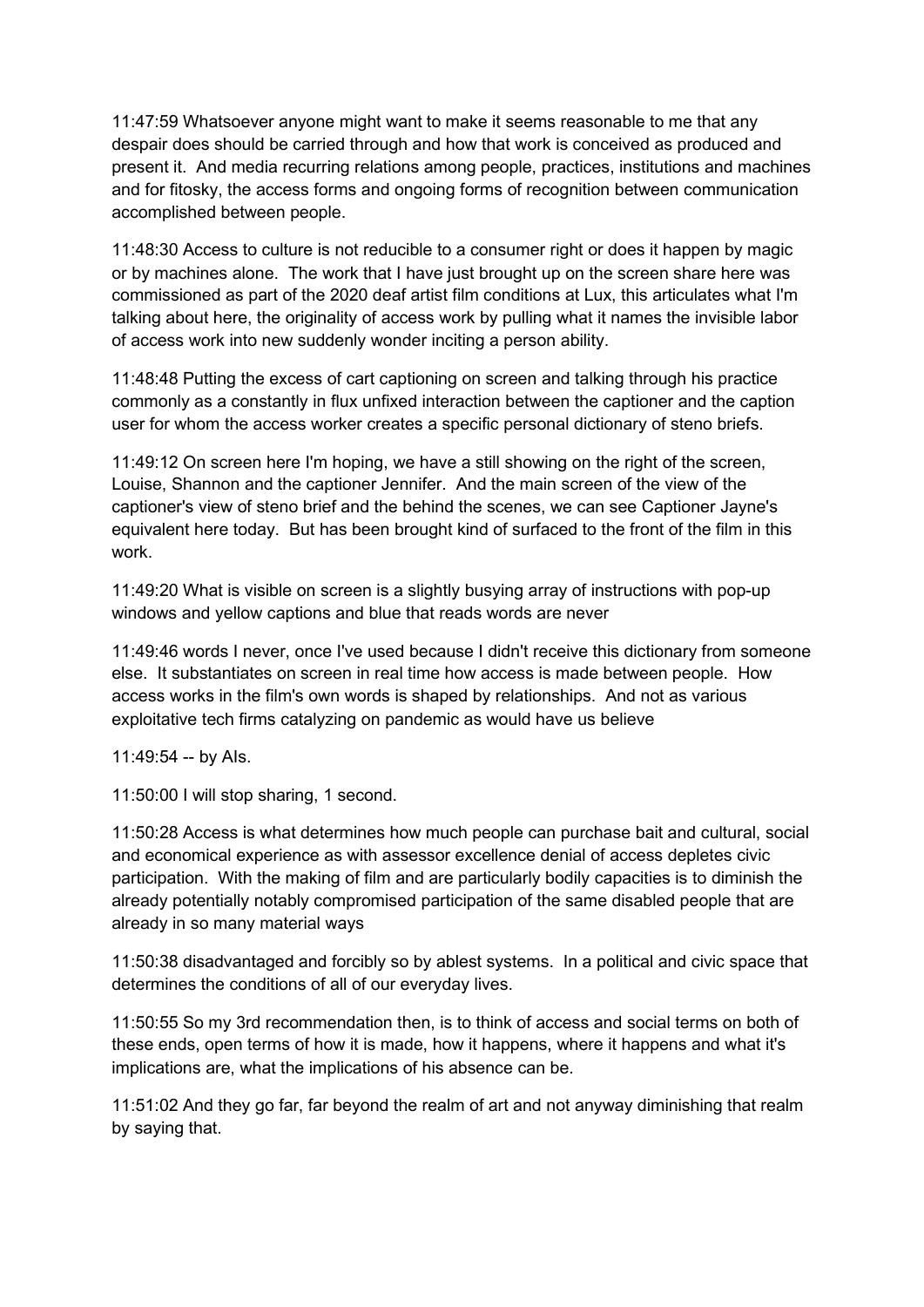11:51:23 So my 3rd recommendation then is to recognize the access is always social, and think about it as being more than ticket sales. Decisions with access to culture, or decisions about who you recognize as a participant and about where you want to do the line about who comes as a society.

11:51:41 Okay we are just beyond halfway. And with those 3 recommendations reverberating, I will focus here on captioning and audio description the artist doing really interesting things within them.

11:52:07 And explaining alternative content added to source material without creating a new work. When a film is captioned or audio described what results is what remains a double weave and source target tax. I think this is a suggestive way of thinking about it particularly for artist. A melding of work with his own translation. That really is exciting. Think about access and moving image means innovating simultaneously

11:52:19 with revelation and discretion and translation across forms. And captioning, centres described or translated into text that usually but not necessarily appears on top on the screen.

11:52:27 And audio discretion a live in theatre or pre-recorded in film iteration of the image track translates the visuals into spoken words.

11:52:59 Right now there tends to be a lot of confusion when I run into this in funny ways, and inconsistency about captioning terms and categories. Also a bit of cynical Miss categories vision of overselling a pretty minimal, crappy automatic subtitling is captioning which actually isn't what Captioner Jayne is doing right now, refer to as live captioning or CART, which is, mutation access Realtime translation.

11:53:15 And in film, subtitles translation spoken from one linkage to another. Most are familiar with that. And displaying spoken words in the same linkage on the screen and these are often particularly by certain global streaming platforms, missiles as captions.

11:53:41 But to make moving image accessible what you need is captioning and not simply enter lingual subtitling. Captions on a video or a film would encompass the spoken words that might otherwise be heard in the dialogue or via voiceover or including a translation or translation of the soundscape into words. Music, incidental sound, all of the evidence of the work translated into text

11:54:11 read from the screen. A rich rendering of what the sound is doing in and for the work. The experience of a deaf viewer are watching the film will not be made the same, as for a deaf person, but captions can go a long way to facilitating an equivalent extremes of the work and beyond this I recommend you go look at the transcript and video of this country into the practice event at Nottingham contemporary last year.

11:54:39 And captions were made open and? Livable to all viewers of the program or closed. And initially very expensive, decoder made visible or legible was already in there, something that was hidden inside line 21 of the broadcast signal. And something I think really intriguing about the idea of the captions are there and they have to be almost like I'm just imagining someone rubbing over it with a crayon to make them appear.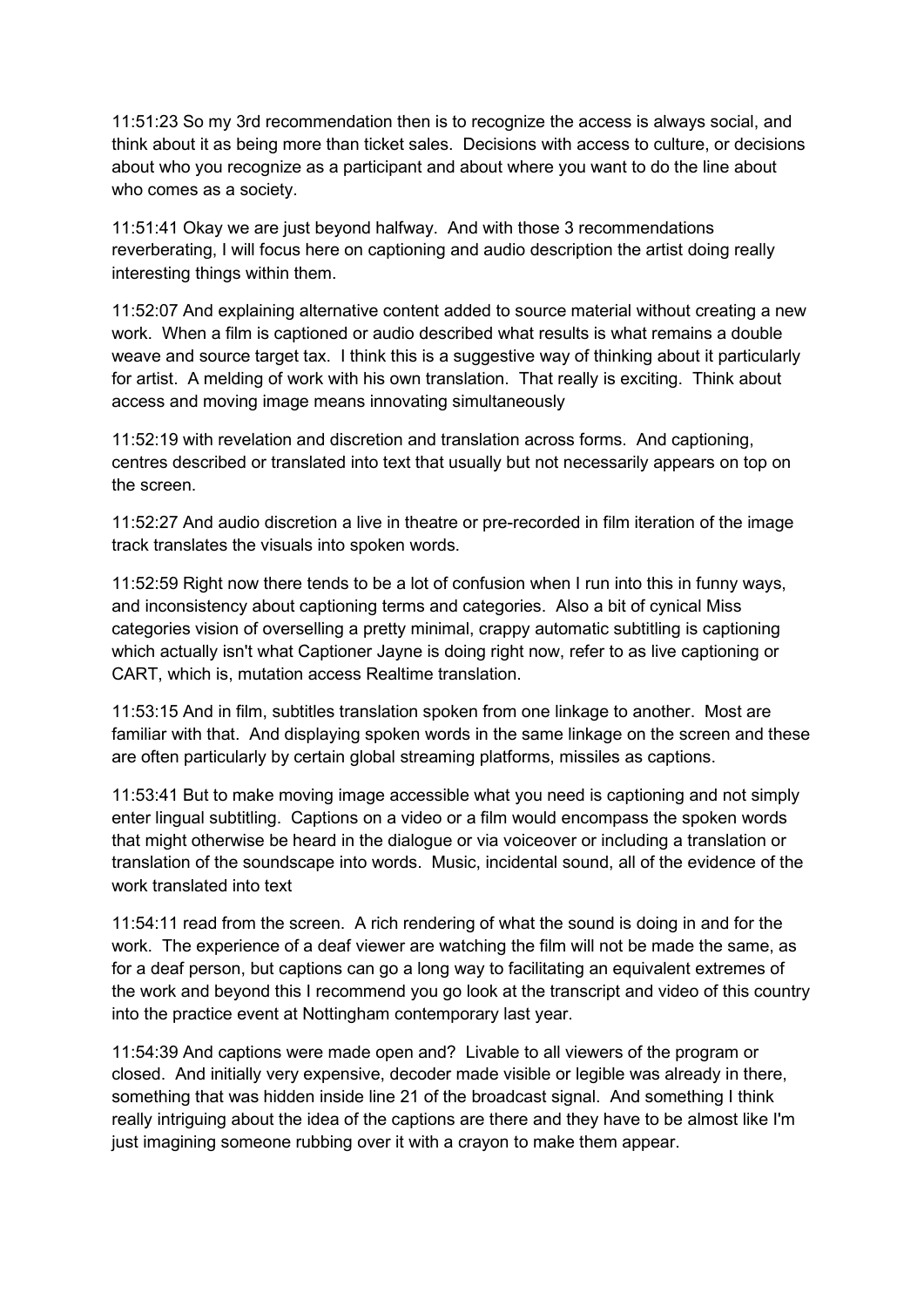11:55:08 While closed captions are switched on and off other visual of the private viewer they are privatized. Open captions are burnt in and public in part of the work itself. Whilst close captions are deftly better than no captions, when we talk about artist film, to my mind and again this is where I'm a bit polemical. The decision to make options open or closed has invocations for de-naturalizing marginality. It has invocations for visibility. Instead of privatizing access

11:55:33 open captions can surface on screen and remind everyone of the presence of Users As Receivers. In Which I Would Direct You on the Questions of Disability to the Work of the Disability Rights Activist Alice Huan.

11:56:03 In art and cinema mainly I think this quite grim, the situation is worse and I really feel like you just hope right, at the art world would be further ahead than the nasty commercial platforms. But in this respect not necessarily are often the case, and I feel like I don't know, as a prompt to something. Late last year I attended a very large-scale installation of moving image work. As part of a very major international festival.

11:56:23 I say it like that because it had the funding. My colleague and I were reassured that captioning versions of the films would be available. But when we got there it turned out they would be available but not in this space, or not at the show. Within this huge all the screen massive complex, very gorgeous installation.

11:56:56 But the hearing public for this very political survey showed there were huge screens, beautiful production and gorgeous installation. But for the deaf viewer or anyone else needing the text translation and there are many categories of users that might be encompassed there, various kinds of reasons of neurodivergency, reasons of language or language learning. I won't go into that now. In this case for the deaf viewer, the captions

11:57:14 which had already been done, they existed, they had been made, or available only if the visitor to the gallery watched the tiny versions of the work that they could find on a website, on their own phone, provided that the Wi-Fi was working and of course it wasn't.

11:57:39 So we moved around exhibition together and I spent quite a while chatting to the- and chatting with them and asking about the decisions that have been made. It was 1 of those again striking epiphany moment realizing what it means to kind of make access provision but to do so in a way that so clearly says

11:58:00 The show is for the hearing public and the following a home or figure something out and there is a sense in that of who you expect to be there, who you consider to be your public. And what you consider to be the term that would be used so audience, like the audience, for your work. And we really have to do better than that.

11:58:30 And these inadequate kinds of workarounds being sent to look at a website on Wi-Fi that is not obviously working with in the show anyway, they are not just insulting, they also reproduce a history, a really deep and I'm wounding history in which as an assessor argues disabled people has this Charlie made absent from conceptions of public sphere forcibly or constructively to domestic space.

11:58:54 And I would just direct people can of any separate issue but I think it is worth 1 kind of bringing here for another day, another time is the on the question of captioning historic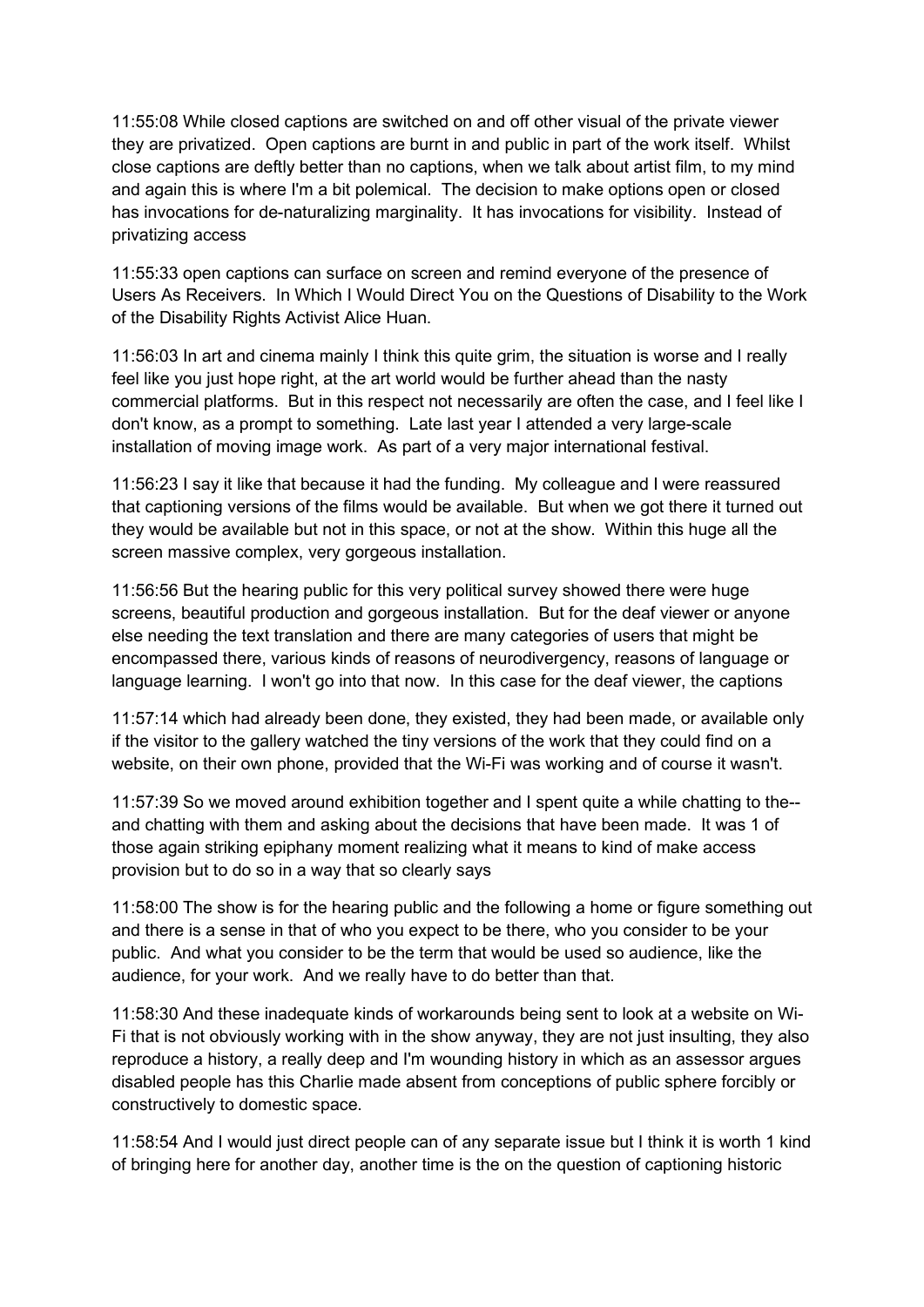work, some of you will I'm sure have been doing influence work, I encourage you to look at that but just doesn't fit in the remit of what we are doing here today.

11:59:19 If you can see the screen here I brought up an image of from Jenny Brady's receiver. As many of you already know, and celebrate, receiver energetically expose what captioning can do as though it's intent on testing and approving is potentialities is a medium.

11:59:47 What is on screen right now is a peachy yellow on Lou. And this from the archival TV footage. On-screen, some early black and white THE type that scroll up the screen are also visible across the image. And it says we regret that uh we do not want to compromise at all. And for me this is a high point in the film.

12:00:14 Brady's captions and archival footage from a post-screening Q&A play, with the information that captions can transmit about particular forces tone, it has been swollen, the clue it might be hard to give the speakers the presence in the space, the attitude of sound seems to communicate in the voice as taught

12:00:43 And it is all most like a object lesson in the difference between subtitling and captioned and information that you can choose to convey that can try to produce an equivalent sense of what is being carried by a voice beyond just the pure fact of the words being spoken. Brady's captions acutely-- and it captures the hesitations, pauses, that carries such a lot of the social meaning of conversation.

12:00:53 And all of this informationthat is otherwise by bare-bones automated nearly on taking subtitle going to be refused to the deaf receiver.

12:01:33 On screen now there is a black and white archival photo from the same film still of a group of signing protesters marching in the deaf presence now March. Faces are tipped up and hand raised an emotion, it reads who are you, are you on – the phone with Shawna? It takes multiple different forms as you can see even in these 2 different examples. The move on and off the screen, interact with images in which the. Use of the range of type faces hence at the possibilities

12:01:40 for how the aesthetics or effective pieces of audio can be rendered legibly on screen.

12:01:58 Inside this incredibly sharp and compelling film, there is a caption lab in action and I think for people interested in thinking about having like how to start bring this into their practice and looking at Denny's work prompt a realization of what might be possible and where it Michael

12:02:24 Every time I rewatch it and I worry sometime if Jenny is tracking fewer locations or stats on vimeo she will know I have watched it very many time. Is just something else every time for another investigation. And unplumbed capacity in captioning as a medium.

12:02:44 And the subtitles reflect playfully on the pearl different operations that present when everyone starts to try to do describing. And Liza Sylvestre rights Third Space films, and appear over archival footage from poetry and craft films.

12:02:53 And I will include a link to where this film is showing currently on vital capacities. In that resource list at the end as well.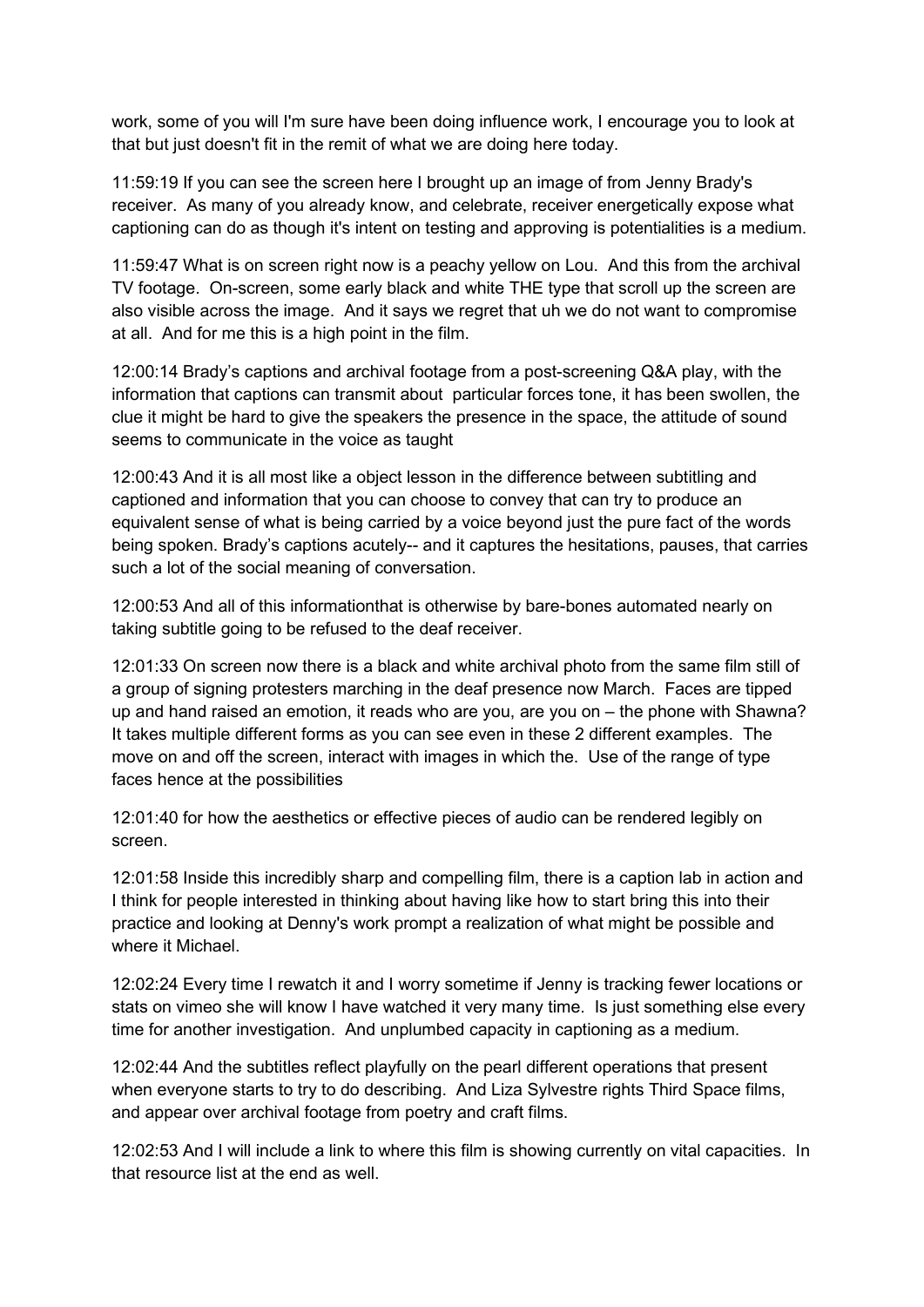12:03:12 In the simple and single or nature need legible as on the screen here and simultaneous presentation of trios of descriptions for each across the same image. Repeated 3 times. Each of these are then offered as locations or registrations for the sound of the same slice of silent footage.

12:03:38 These descriptions some and sounds into being in the imagination of the hearing perhaps the deaf hearer, a cordial effect that is really quite peculiar to experience. Within less than 2 minutes the receiver is required to attempt over and over 3 things at once. Or to hear the same image 3 ways differently.

12:03:58 Concisely powerful it example phis what Marcus best and love described in I love this assertion, the essential generosity attached to disruption as a practice but it tends not only to his objects but also to the collective uncertain and ongoing activity of trying to get a handle on the world.

12:04:06 And I think this are of way of thinking about description in terms of what we talked about earlier with access work and relationality is really suggestive.

12:04:37 So as the screen here showing, one sequence shows 3 times over on the screen, same pair of hands shaping the same piece of clay on the work wheel, and it has 3 bracketed options, the 1st 1 is shaping, the 2nd 1 a sound of emptiness in the room, and the 3rd mysterious string music. And to capture not just appreciable sonic qualities but instead or as well

12:05:06 the mood that is intended to induce. And on the screen now another pair of trio of money potters hand throwing a potted wheel and the captions read building, sound of shaping context and music intensifies. and rice that captures most rhetorically invent and negotiate the meaning of the text and I think this work of rhetorically inventing and negotiating

12:05:24 is one that ought to appeal to artist working in the practice. Again certain that the artist concerns or worries translating or transcoding is trained to show here I send an image does not lockdown significance of that sign or image or civil find affects.

12:05:48 -- simplified facts, the carry out or enact the claim made by best, Marcus and love and this will be on the resource list. Through access discretion can be a way of honoring the object of description. A lovely way to think about what it can be to the captioner to describe.

12:06:12 And their suggestion is describing and descriptions can produce pleasure and they really, really can, I think this is why I end up writing and writing and writing and writing about and writing about... There is pleasure there and the describing and that pleasure can be will to do the work of access, granular as a slow, repressed, appreciative, description, make us more attentive.

12:06:46 And I fully believe this. So an audio description as Fryer puts it, it must be translated information received through another sense. And going for it's elevation and reimagining of audio description as a literary or interpretive form with infinite possibilities. I hope that some of the work I'm showing gives you a sense of what these possibilities might be. But the work of Jordan Lord, intimate intended the plummets of audio disruption and video work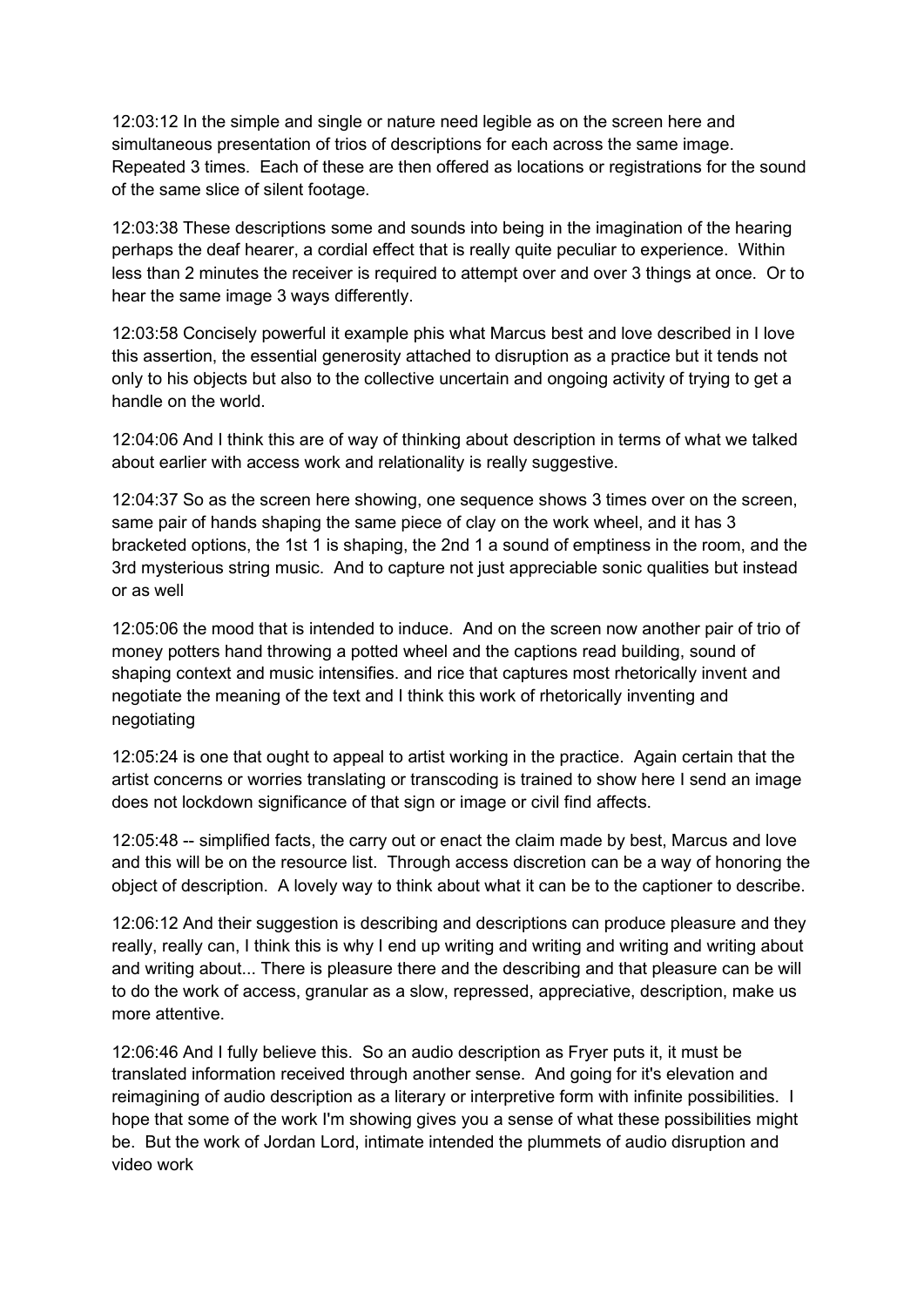12:06:54 as a medium make me excited for what is happening in audio disruption and for what might happen in the artist audio description soon.

12:07:12 I'm also excited sometimes very tirelessly so, the infinite possibilities of audio disruption, excited by what Lux are doing right now and exploratory missions to adapt these is the only partially realized capacities that we have to work through access.

12:07:27 And encourage as part of this by moves afoot among audio discovers right now in the UK more broadly internationally to develop and diversify a practice that has been historically kind of hidebound by declassified codes of professional conduct.

12:07:47 Rules and standard that blind and low vision film audience are you the limit and use of possibilities for better and more nuance image translations. There are changes afoot and what audio disruption does and is expanding quickly and on the move.

12:08:08 In this on the professional practice describing diversity collaboration between researchers and Rachel Hutchison and the disruption vocalize and back to Lux again what they are generating currently as a consequence of the commitment to artist, ID and audio description as an artistic practice.

12:08:28 And it is best for this I would say look to the extraordinary work of artist work to the highest order of Elaine, Julian and Joseph who collaborated substantially with Jenny Brady, looked at collective text, okay I will slide share one last time. We are nearly there.

12:08:47 So Annie Crabtree's body of water, which I hope you are seeing places the captions of a voiceover on the body of a nonspeaking swimsuit in figure.

12:08:55 If that is not showing correctly Alice you step in and let me know by hope that is coming up okay.

12:08:59 >> It is showing we can just see your full...

12:09:02 >> I don't think I have your audio. Yes I can hear you now.

12:09:05 The share is working okay?

12:09:09 >> Yes so we can see the image we can also see your desktop.

12:09:15 >> Okay I will adjust that, that is the issue.

12:09:18 There we go.

12:09:19 >> Perfect.

12:09:19 >>

12:09:53 >> SARAH: So Crabtree's body of water leases the captions you can see here a voiceover onto the body of an nonspeaking swimsuit in figure. Showing on screen now. In the materialized ghostly hovering over the body and on screen now there is a blonde figure looking down at hands delicately, tentatively touching the stomach and the caption reads, "telling the story allows me not to be dominated by it."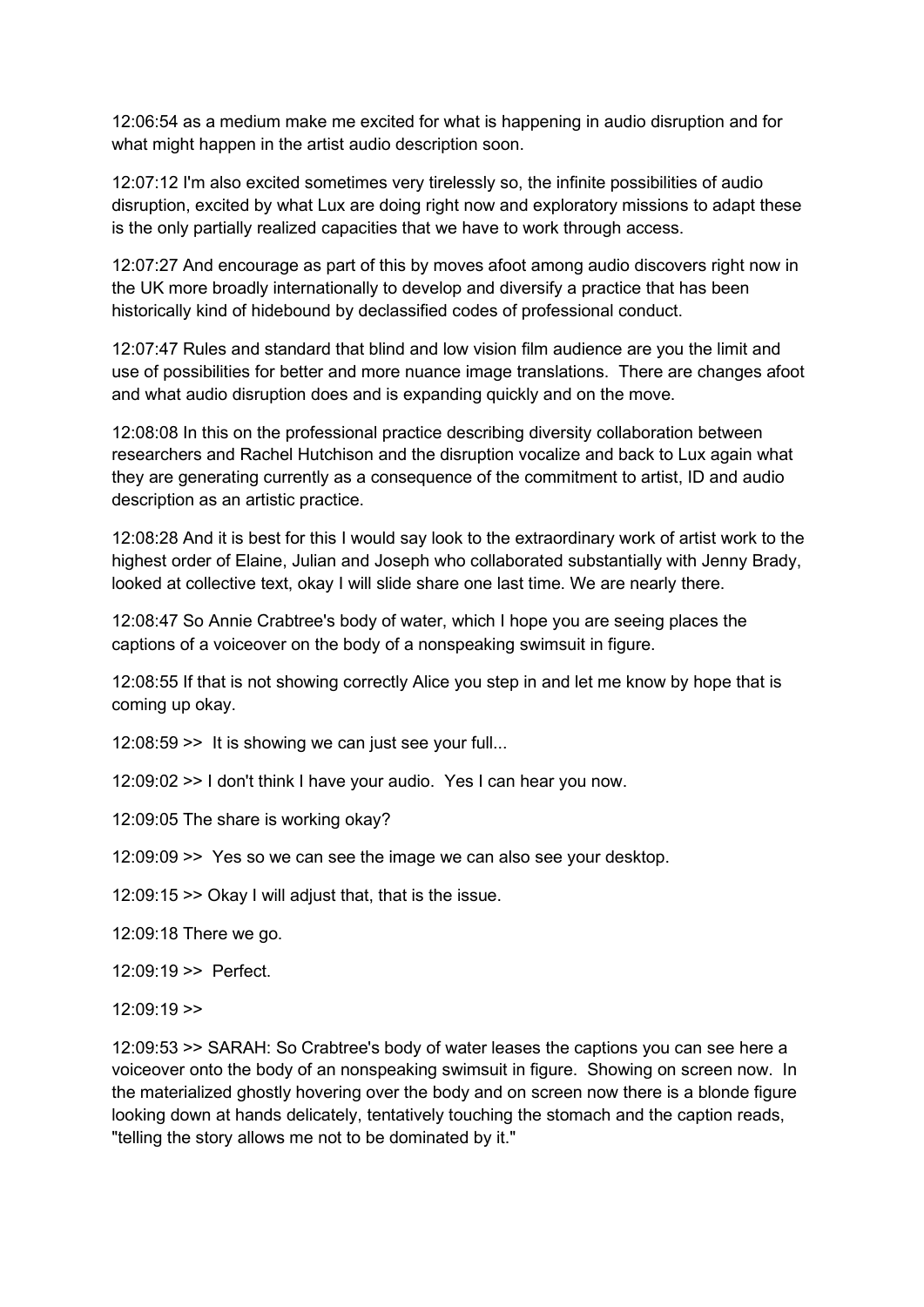12:10:23 And remove voice, the captions here seem to most enact what the work is beginning to describe it. Is removed voice that results from medicalized mismanagement. Of bodily pain and frailty. These captions amplify the voiceovers reflect as of the body as in Crabtree's words, misbehaving malfunctioning object, a problem to be solved. Before the voiceover and any sound is made heard.

12:10:36 Earlier in the film at the very start, these minty green italicized captions invoke very specific kind of watery sounds and these are sounds that are as yet at this point in audible to the hearing receiver.

12:10:47 There is no sound at this point. And some of these kind of descriptions would be things like faint splashing, then watery gurgling or loud underwater splashing.

12:11:00 And 1st is unclear why these descriptions an object are replacing absent audio or in fact just not have your speakers on at this point if you are used to hearing or whether the disruptions are summoning the sounds into sounding.

12:11:13 By the time they around the water sounds have already been anticipated for some they will have kind of quads I sounded in the sunny sensory space for perception.

12:11:38 For the hearing viewer, it might be as a disconcerting experience, of being for one moment, apparently not given access to something integral to the work work of being barred for a rare moment of full engagement in the film. Within the 1st minute the ground for the works treatment approaching unspoken suppressed experiences is already primed this processing.

12:11:58 And is the body on screen breathes visibly, considerately, the detail in these aquatic disruptions builds and exceeds I think and any data fighting of something subtle and appreciable different registers of water sound and anything that hearing viewer might have on notice.

12:12:31 The descriptor does not shutdown the complexity of the sound at all. But instead heighten the awareness in appreciation and readiness to apprehend difference and -- and the website, I will link that as well. A huge private cactus, or recent work tell me how do I feel is set on the website within a panel the offers the film and 3 versions with a note usually explaining that none of these should be considered the master.

12:12:50 These different versions have different sorts of translation overlay built in and builtin from conception. Along with the explanation I think it's important when there is also a content know and we can talk another time maybe about that content note is another kind of angle on access and making things accessible.

12:13:28 In Crabtree's three-part panel, these different versions of the film, the translations are side by side across the road. each of them the transitions are the complicating and marginalizing Andy marginalizing the last, you have to have a flow, potential roots of access that all of them are made. No hierarchy of the work itself and the crappy version on your phone. But instead this beautiful flatness, this flattening of the kind of perceived idea between the master and the access version.

12:14:00 And I think jostling that result as you move across that sliding panel, the jostling between the pains of the panel that I want to see more of. Before I stop, as a caution, this is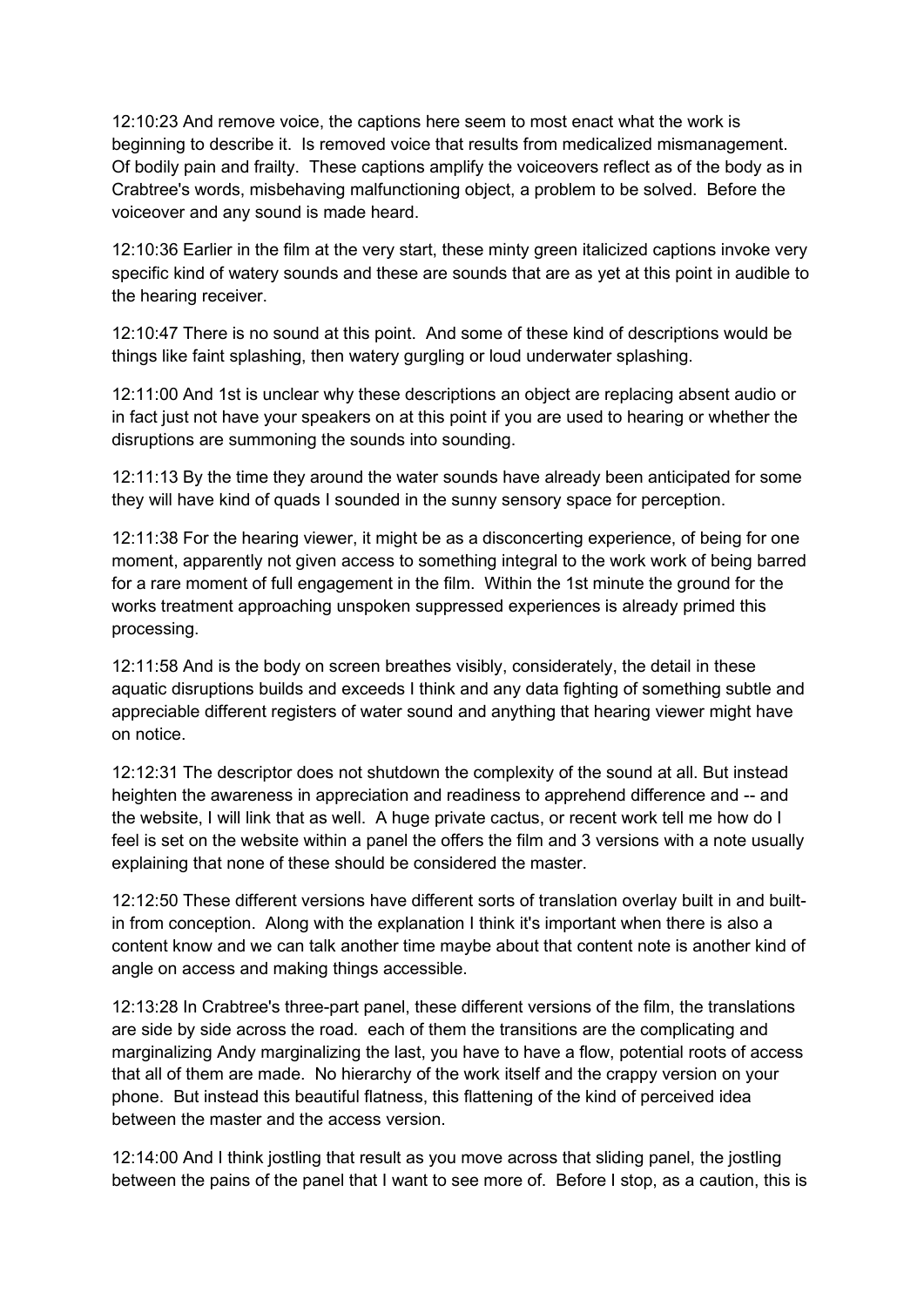a necessary incredibly cursory skim across work that deserves more sustained attention. I could have spent 3 hours on any individual works. Slightly painful to fly past them this way.

12:14:31 But beyond that as Shannon Finnegan and -- project argues, hopefully this suggests about access making as well as being vital as well as being just the thing that we can be doing, it also can be a site for creativity, acceleration and play. Given but as my very wise colleague an investigator in these declarations curator Hannah Wallace often reminds me in play and extermination

12:15:19 -- experimentation, and exploring seeing what might happen in this realm has to be a baseline. There has to be a meaningful minimum of access throughout any of the world play. and is not in extermination for experimentation sake and access it is one that moves towards a better and more nuanced accessibility. So like I said at the start, accessibility can't be disaggregated from disability justice and artistic exploration of access can get disaggregated from the aim of practice.

12:15:35 What we can start doing is making work that looks like it is caption, feels like it is audio described but actually making a. Promised delivering unexperienced to those who are deaf or of low or no vision and something entirely different and something much richer to those who are not.

12:15:50 And this is back to where we started on the stress of important of looking to the experts, users, to teach us about access. So in conclusion I have tried in this talk to cite the work of a lot of people who are have been for a long time doing the work.

12:16:19 And so to and I think it is to circle back to tender Allen's, editor, writer, resister, agitator for access, and assay titled nothing about us without us, no one left behind, Sandra rights learning about access is a continual process. The easiest way to begin this journey is to lose our defensiveness and I really would underline that. And when someone highlights their exclusion, lose their defensiveness.

12:16:45 It takes timeto highlight and become accessible and not a goal we can never fully attain and this also requires underlining. It's almost a possible to be accessible to all people at all times. But hopefully, now Sandra goes on in that line because she is writing there particularly about poetry and live kind of voice performance. to talk about what might be done and where things are going in poetry.

12:17:01 But hopefully our conversation now and beyond today we can kind of add aemi together and just generally in artist moving image talk about what might come next about what hopefully of what comes later. Thank you.

12:17:35 >> ALICE: thank you so much Sarah, that was such a fantastic presentation and I know Emer has been in the YouTube chat there. And if anyone has questions she will be able to feed those through back to us and so Emer just let us know when there is a question there that we should address.

12:18:02 And there is so much there of such significance that I think is really important to kind of just really stressed. I think it is so great that this, that you are able to sort of give us these insights after this morning session from The Arts Council because I think what comes out so clearly is this important consideration from the point of consumption.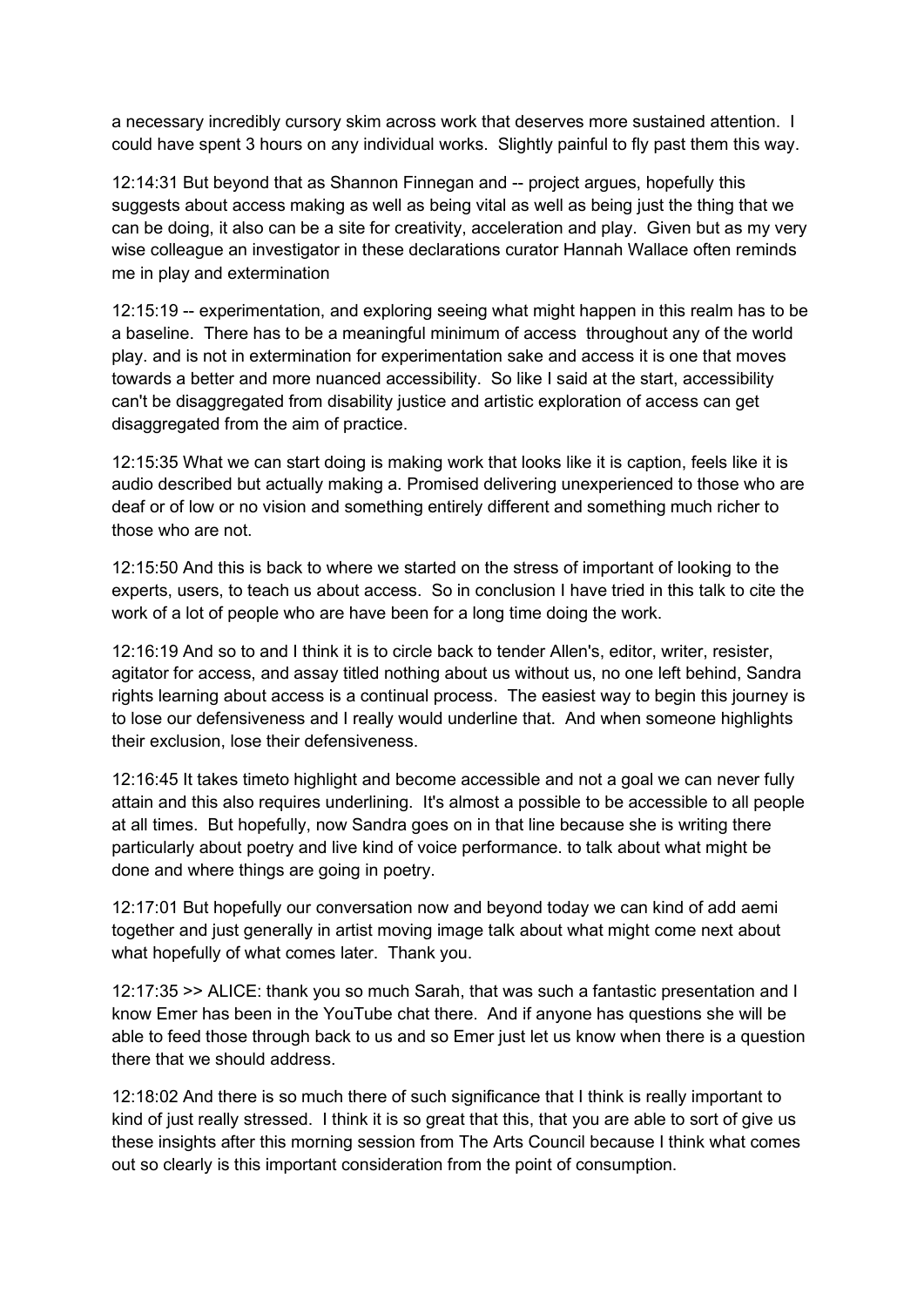## 12:18:05 -- Conception.

12:18:34 And how that is a political act and how you know we as aemi are supporting programming work by Irish film artist and we really want to stress as we begin to learn, there is a real kind of reason behind calling this session, you know starting to think about access, that is as much as we imagine you know a lot of people who might be joining us today are out in terms of thinking about access.

12:19:04 But as we draw our attention to we have to start to think again about as you say, who we considered be the public and can as society, and if we have noticed ourselves being short-sighted in terms of thinking an audience as all hearing, all seeing, that we are leaving out really sort of significant receivers as you describe them as the title of Jenny's film.

12:19:34 Is one thing I want to highlight as well we were lucky enough to be able to include Jenny's film in our touring program and circuits last year. In fact it was sort of the starting point for that program. And that film as well sort of kick started us I think, on this trajectory in terms of trying to you know, just increase our own awareness.

12:20:14 And what we can offer and do to support our work and increase accessibility. And I suppose that is kind of something that is really interesting is that like in a way sometimes it's the artist who can kind of lead the way. You know that it was Jenny who sort of sparked some of these thoughts for us as well. And I think that is just as much as you are saying that access can be a sign of creativity. Is also really interesting to think about how artist can start to help a public shift the

12:20:21 consciousness and that is exciting job for the artist and I'm wondering if that isn't something you picked up a little bit as well?

12:20:42 >> SARAH: Yes I think I feel like Mike coming into consciousness of this is through artist and not just artist kind of giving the concept just quite how it is through the engagement with those artworks and through exactly how those works kind of act upon me, what they kind of got what kind of engagement they demand of the receiver.

12:21:17 How they kind of alter my expectations and shift me from this comfortable position as sort of seeing and hearing person and presuming that I'm getting everything to being discoverable and sort of kind of parallel experiences and reading saying critical disability theorist or activist on disability. And alongside that kind of, it's happening through the art. And it does feel like there is this possibility and this real kind of like evidence that you know artist are in this way

12:21:42 sort of meaningfully altering as you say expectations and experiences and changing the conversation in ways that are not just about sort of making statements or even kind of like including in a statement and of claims about what the work is doing. But actually sort of achieving it through the kinds of encounters that they are producing with those that receive them in all the various ways that they do that.

12:22:05 So I feel like there is a case that we could make for why this work you know, if we wanted to make a case for why funding the arts kind of is a reasonable way to go about producing kind of like a better world, I think this is 1 of the ways that we can say this can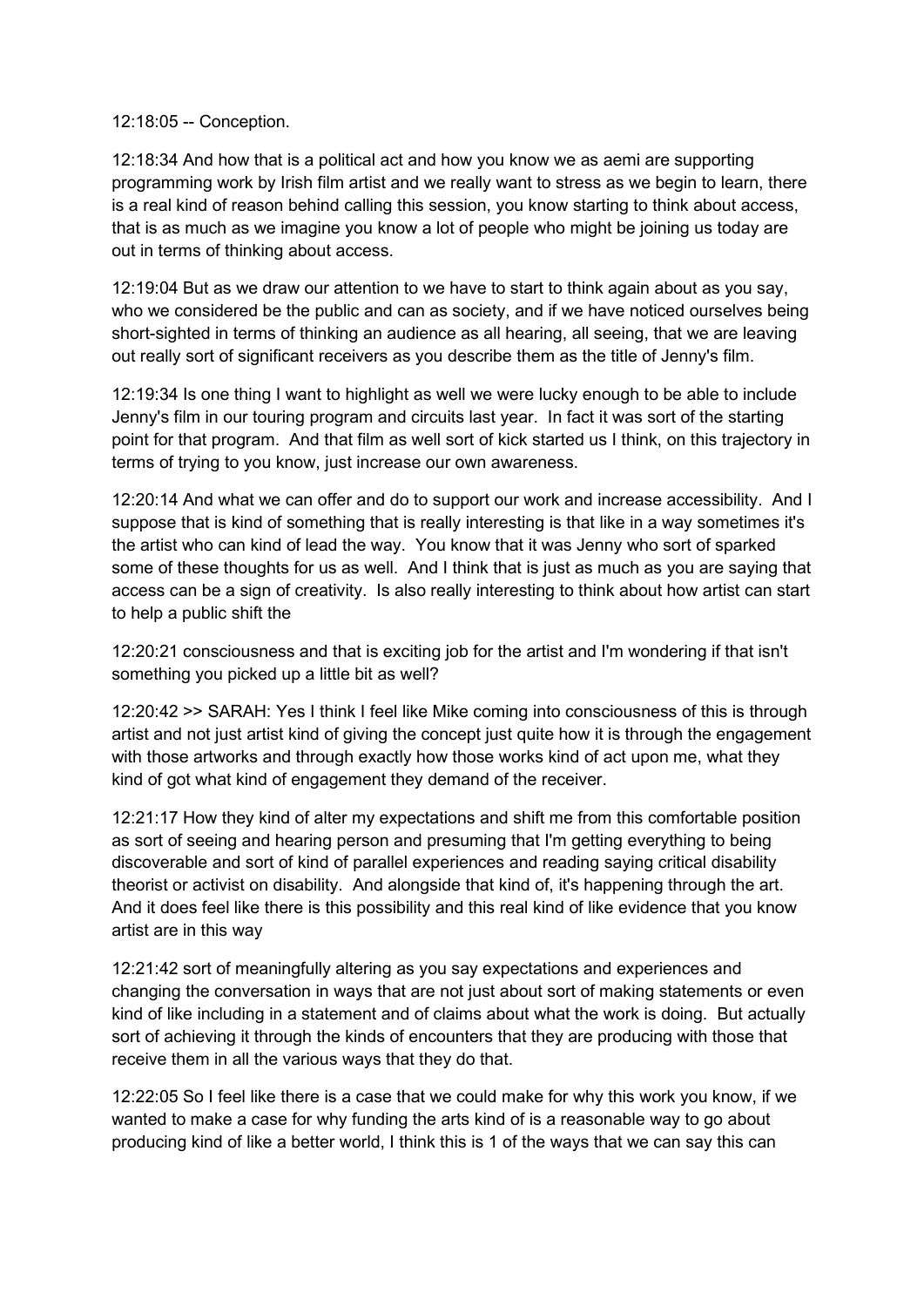happen here. This can happen in these ways. And in a way that is simultaneously for the artist.

12:22:31 Exciting and stimulating and generative and I think that you know, so many of the artist that I'm kind of running into who are, some of whom who have been doing this may be because of their own lived expenses and others coming to it elated really and attentively, it opens up new ways for them and how they are doing it in ways that

12:22:56 Have these appreciable and aesthetic effect on the works as well as political import for the kind of content, and all of that seems so valuable. And I guess that is why when we got in touch and we have been having these conversations, I fully believe in this as a thing for aemi to be doing and for us all to be thinking about and trying and do it in a way that feels comfortable for people.

12:23:33 That brings them in and kind of acknowledges that no one is doing this right all the time and all the way but that we do have to be flexible and not defensive and not sort of run away from these issues because we recognize that we have must them up before. Which I think is a temptation, if you open this box, this conversation that you are opening yourself then you are being notice from fucking it up.

## 12:23:36 >> Sorry.

12:24:23 >> DANIEL: for what I can do in terms of how enriching that can be, you know and I was just kind of drawing when you are speaking and even struck by you know, what could easily become habitual practice of you know as just describing what was appearing on the slide and that altered the quickly in a way that reinserted sort of your subjectivity and outline various subjectivities involved in any sort of experience and artwork. Or an image.

12:25:03 I think even that experience and that reminder of the subjectivities that are always at play. Is so transformative actually. You know even that simple process of like starting to habitually describe what appears on screen and then that opportunity you know in the context like this, to kind of take a breath and you know to hear somebody's relationship to an image. Because that is always what that entails to some degrees, always any discussion like that is going to be some degree subjective.

12:25:25 This reminder of subjectivities you know I think is helpful and enriching. Clear and all but just to talk about how these could become relatively small changes really enrich our experiences as well.

12:26:00 >> SARAH: Absolutely Daniel and I feel like this is something I'm only baby steps in trying to think in these terms. Feel like I can recognize and the shift away from the presumed the kind of like sort of authority that speaks from out of nowhere. I guess this is where it interest me that interesting voiceover comes from. Voice from nowhere has this apparently neutral perspective on everything. And that's how much we do things we begin to talk publicly, mainly particularly about these kind

12:26:40 move into the space and come over here with the facts. It totally changes the conversation to thing about subjectivity and also the kind of, we took what the situated objectivity or situatedness of knowledge. I am acknowledging sometimes when I am writing, where I am and what capacities are shaping my experiences that makes me write this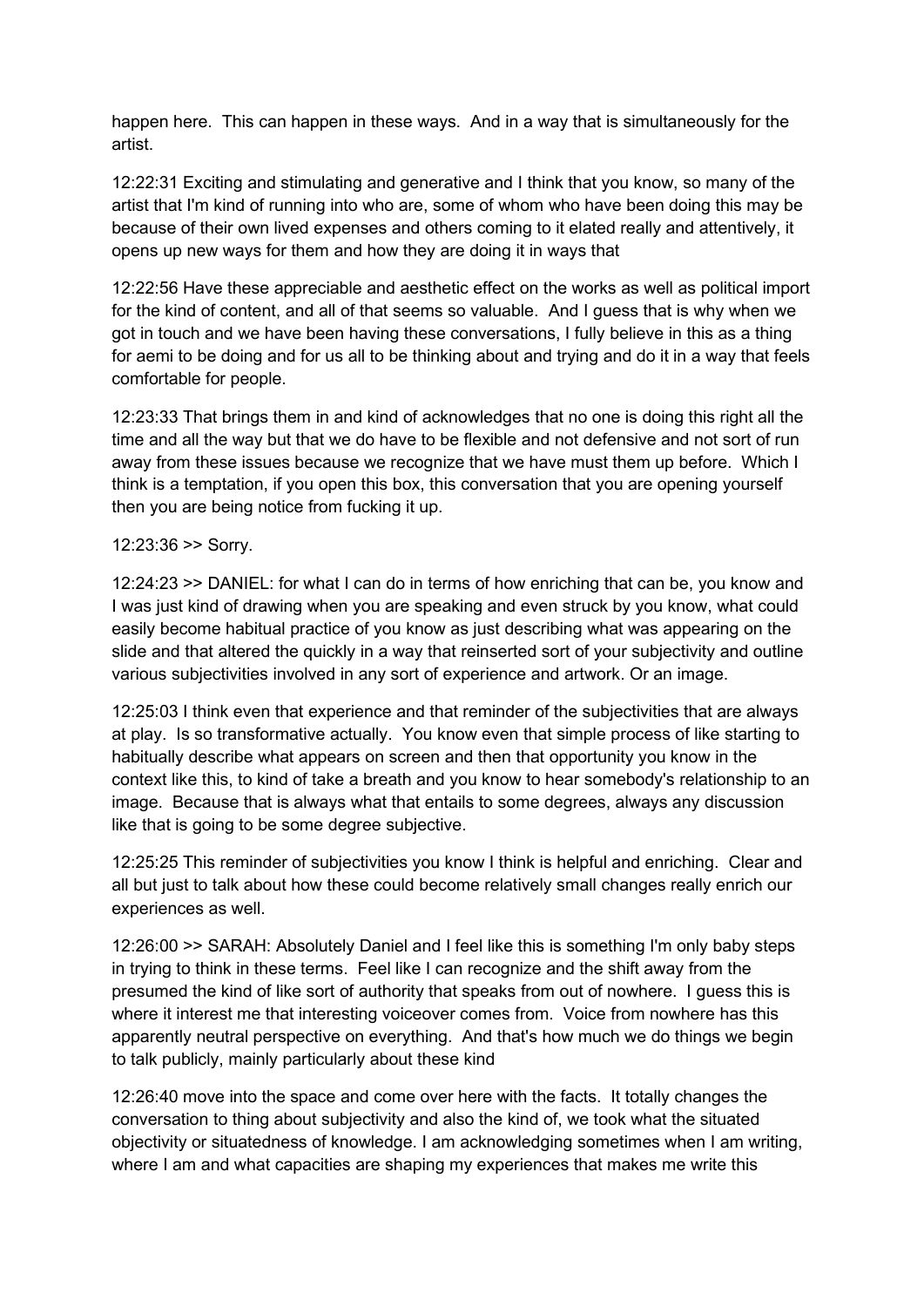particular thing in this particular way and this is the interpretation of one person coming from this place who is saying the work in this way, hearing in this

12:27:05 Way and expressing it and moving into that space, and doing that you kinda make the presence of different ways possible, almost like owning how you are doing it and there is all kinds of different ways that we can do that but like you say in terms of kinda showing the image not presuming that it's obvious to everyone why I'm showing the image or what is the I'm drying people's attention to. And doing the disarming of the image,

12:27:34 see the fact that you describe the text on the image is both kind of necessary to give a comprehensive view of what the image is also about and you need to describe the text within the image if you expect people to access that with a screen reader, the text within images is also like requiring describing, it requires reading.

12:28:01 Are I suppose sort of like trained to presume last and so to predict a homogenous kind of public light there. It shifts and slows and thickens and I guess that's why even in writing this I felt like I was so often writing something and then kind of opening like a paragraph of trying to explain what I was doing what I was doing. Are you know thinking if I do that I need to make space for that here.

12:28:21 And I think what Alice was saying earlier aboutthe necessity of beginning to do this from the beginning of something is what makes it possible I know that in recent times experiences of say ringing event and then coming on board with something and then saying oh no we need to kind of add access at this point.

12:28:46 And realizing and trying to do that after that fact, it's pretty much impossible to do it right. It's not going to have you know in the same way that like if you make your film and then you say like I need to apply for a budget for the access for this. is just not going to work out it's not going to be built-in, a huge difference in timelines even in terms of putting on an event or screening.

12:29:15 Like when you start to plan for the event, if you need to book captioner's, you need to book ISL interpreters, you need to give the captioner's and ISL interpreters outlines of what you are going to do and speak about that in events. You need to build that into your timelines. You can't do things on the fly in the next back that you can make them accessible after-the-fact. All of that has to be taught about and talked about and kind of you know I feel like now and anything I will do in the

12:29:30 future the 1st project planning period of trying to imagine a new thing, like I will just plan the access to like kind of almost start there and then think and then what is possible? And then what comes from that?

12:29:42 And that does require just an inversion of how we tend to approach things, and how we tend to approach things in that way is because of these ways that we basically have been trying to think by a pretty horrible world.

12:30:10 >> ALICE: is so funny when we were thinking about what to call this whole morning of events. We had a conversation about whether it should be called opportunities for film artist, opportunities for artist film, and I was like oh no, you know artist film is a thing. And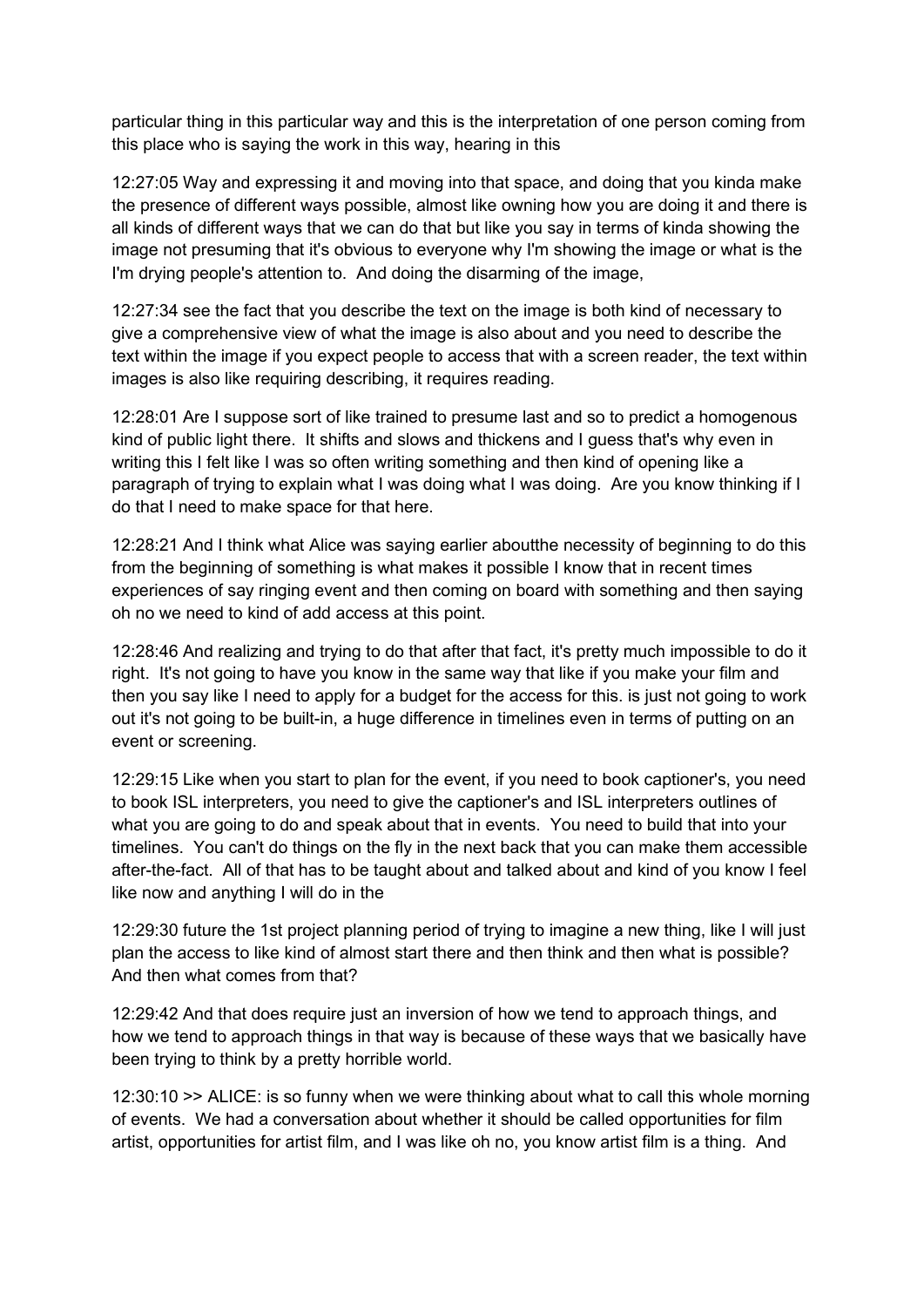Daniel was saying yes I can. Anyway. Is through this kind of conversation that I feel like it was both.

12:30:33 This opens up the way that funding at the same way as an opportunity to support your practices and sustain your practice that factoring accessibility in from the point of conception is an opportunity for you to learn more about what you do and for you to rethink how you do it and who it is for. It is a massive opportunity.

12:30:48 And yes I think that your presentation just did such an excellent job of bringing it home for people. I really can't thank you enough for that. And I was just wondering Emer, if there is anything you want to contribution there as well?

12:31:11 >> EMER: yes just before we wrap up I just personally want to thank you so much Sarah for really promoting and inspiring the space for creativity and also your it in the comments, everyone is extremely thankful that your presentation spoke about open access was so inspirational and informative. And refreshing to hear about the politics and aesthetic potential of access work.

12:31:15 So just a huge thank you across the board.

12:32:02 >> SARAH: That is so kind from everyone, like I said from the start, give me the feedback that make me do it better next time. That is the only way it works. You know so I really mean that but thank you all for this conversation. I feel Like we could have a much longer number station. in the middle of the discussion last night where it was too much and that was hoping to do... There is a lot by the side I am aware it's a precursory chat. But I'm happy to have this conversation. And

12:32:33 particularly the work that you do at aemi supporting artist and taking on this area and engaging with in this way and this kind of open hearted way. is an opportunity for the film artist in Ireland and we are waiting to engage with that support and engage with what is a very warm and collaborative atmosphere within which to start doing that thinking. And to do so kind of hopefully,

## 12:32:34 hopefully.

12:32:59 >> ALICE: what you just said reminded me the receivers who are here today who are, who have given this feedback to us which we really appreciate and then I'm conscious as well there will be sort of another way to engage with this we place this talk online. And if anyone at any point you know later watch as this and has any feedback or questions for us,

12:33:15 you know we are always really happy to hear from people. So if we can do things better do please get in touch as well. Even if that comes you know, you are engaging with this after the fact so to speak. So yes.

12:33:40 I just seen is there links that Sarah mentioned? Emer, we said we would post the document that Sarah mentioned, that will be on our website on the listing for this event. That will be included after today and on our website. So we will be able to access all of the titles of the artist and the artist works that Sarah mentioned

12:33:45 and the readings as well as at that right?